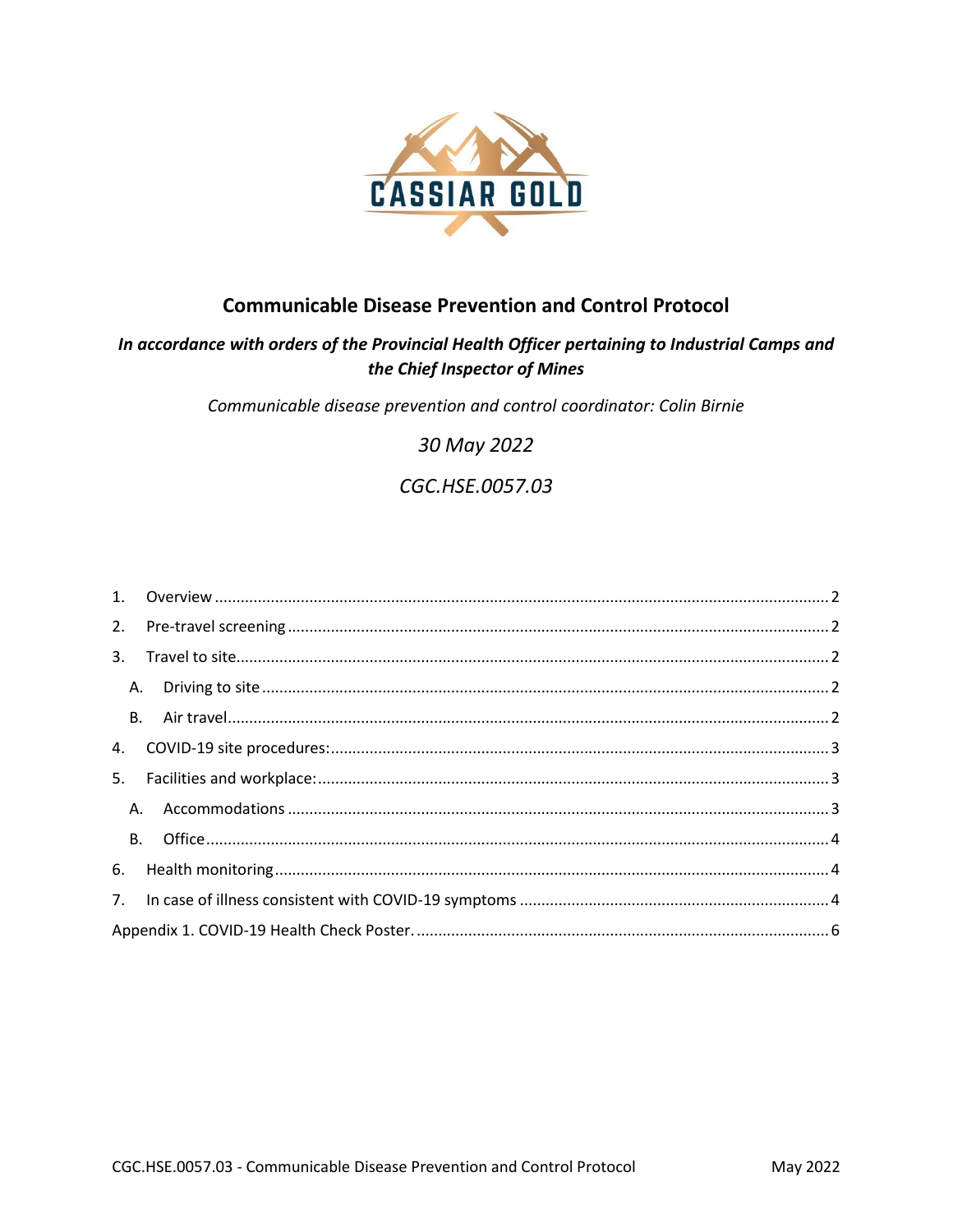### <span id="page-1-0"></span>1. Overview

The purpose of this protocol is to prevent and control the risk of transmission of communicable disease among workers at the worksite, in their accommodations, and when travelling to and from the worksite. This protocol pertains to Cassiar Gold Corp. work sites and camp at Jade City, BC.

A site orientation and communicable disease protocol review will be given to each worker arriving at site. The Joint Health and Safety Committee will review the Communicable Disease and Prevention Plan, as well as escalate workers concerns about the policy to management.

Additional measures may be implemented when advised to do so by the Public Health Officer during periods of elevated risk.

## <span id="page-1-1"></span>2. Pre-travel screening

CGC personnel and contractors are to self-monitor for symptoms of communicable disease prior to arrival at site.

• Follow all public health guidance, including the use of properly fitting masks where appropriate/required.

If any symptoms of COVID-19 arise before travelling to site, the worker must:

- Notify the supervisor or camp manager.
- Seek a COVID-19 test.
- Delay travel to site until a negative result is confirmed.

If symptoms of an illness, not suspected to be COVID-19, arise before travelling to site, the worker must:

- Consult a doctor before leaving for site.
- Follow up with supervisor or camp manager.

## <span id="page-1-3"></span><span id="page-1-2"></span>3. Travel to site

#### A. Driving to site

Workers driving to site are asked to use best travel practices:

- Wear properly-fitting masks when appropriate/required. Sanitize hands frequently.
- Minimize interactions with people during travel.

#### B. Air travel

<span id="page-1-4"></span>Workers flying to Whitehorse or another airport en route to site:

- Follow all airline and territorial or provincial guidance with respect to communicable diseases.
- Comply with territorial or provincial self-isolation requirements.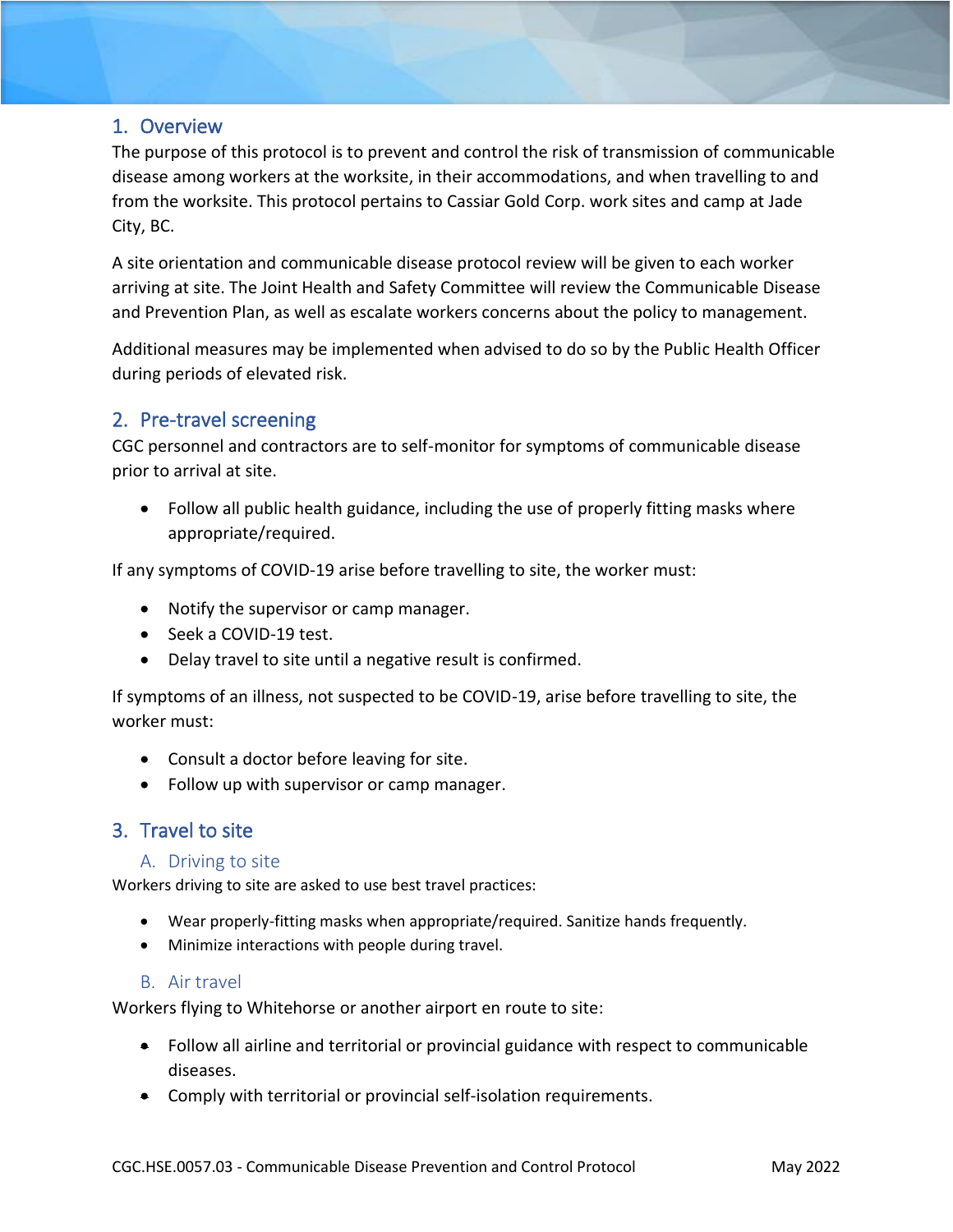## <span id="page-2-0"></span>4. COVID-19 site procedures:

Cassiar Gold Corp. prefers and recommends that all workers be fully vaccinated against COVID-19 to reduce the risk to workers but does not require that workers be vaccinated.

- All workers must complete a daily health check (Appendix 1).
- To the extent possible, maintain physical distancing  $(>2 \, \text{m})$  from others.
- Frequent and thorough handwashing or disinfecting with alcohol-based gel/spray.
- Social interaction with any non-site personnel to be outside and physically distanced whenever possible. If inside, masks must be worn.
- No sharing of vehicles, equipment, or facilities with community members or visitors.

In the event of a suspected or confirmed COVID-19 case on site:

- Affected worker(s) will be isolated and rapid test(s) administered
- CGC supervisor will notify BC medical health officer or Provincial infection prevention and control officer
- If medical attention is necessary, worker will be transported using a vehicle which allows the patient to be isolated from the driver.
- To prevent spread, masks will be worn by all site personnel:
	- o Indoors in all areas except for private rooms, bathroom stalls, or while eating or drinking. Eating or drinking is to be done in one place; no walking around
	- o In all vehicles, unless driving alone
	- o Outdoors when physical distancing is not possible
	- o While interacting with community members or visitors
- Daily self-monitoring & handwashing/sanitizing protocol will remain ongoing

## <span id="page-2-2"></span><span id="page-2-1"></span>5. Facilities and workplace:

#### A. Accommodations

- CGC Resources Ltd. exploration camp at Jade City will be a controlled-access facility.
	- o Signage to this effect will be posted inside the main (north entryway), blocking access to the corridor beyond.
- Entry beyond the main (north) entryway will be restricted to site workers only.
- Hand sanitizing stations will be positioned at all entryways and in all common rooms (recreation room, dining area, kitchen, lunchroom, pantry, first aid room, washrooms).
- If visitors need to access the camp for some reason (such as a tradesperson or an emergency), they must be escorted by a CGC worker.
- Disinfection of all high-touch surfaces within the camp will be done twice daily.
	- o Handles, doorknobs, taps, appliances, counters, switches, telephones, etc.
	- o Disinfection routine to be documented: checklist with time/date/initials
- Assigned bathroom facilities to the extent possible.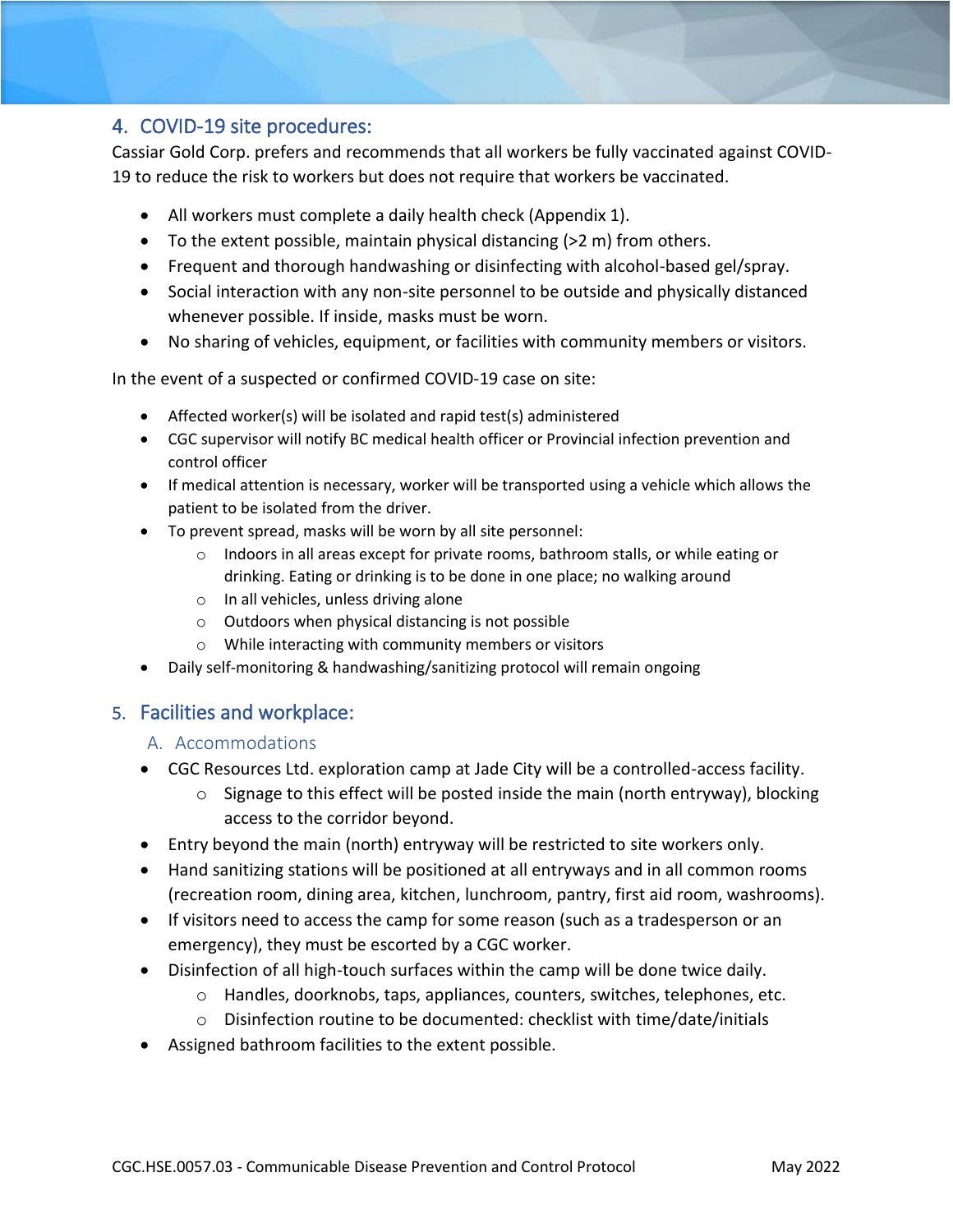### <span id="page-3-0"></span>B. Office

- Barrier and sign at entrance to notify visitors that entry will be restricted to CGC workers only.
	- $\circ$  If visitors need to access the office for an emergency reason, they must wear a mask and be escorted by a CGC worker (at suitable distance).
- Hand sanitizing station to be positioned at entrance.
- Disinfection of all high-touch surfaces within the office to be done.
	- o Handles, doorknobs, taps, appliances, counters, telephones, etc.
	- o Disinfection routine to be documented: checklist with time/date/initials

## <span id="page-3-1"></span>6. Health monitoring

- Each worker to complete daily health checks in camp before going to work, using the WorkSafe BC poster (Appendix 1) which will be posted in the dining area.
- **Any worker who develops new or worsening symptoms of illness:** 
	- o **must notify their supervisor**
	- o **is not permitted to work**
	- o **is not permitted to interact in person with any site workers or community members**
	- o **must self-isolate in the camp, using separate facilities (blue bunkhouse), and with maximum handwashing and disinfecting at all times when outside of their room.**
	- o **will be provided meals and other supports by other workers.**
- **If a worker develops symptoms but is within driving distance of their home, and capable of traveling in personal, un-shared vehicle, they may return home rather than isolating in camp.**

## <span id="page-3-2"></span>7. In case of illness consistent with COVID-19 symptoms

- Worker will be moved from main camp to dedicated isolation room, unless already housed in self-contained accommodation (including bathroom). Meals will be delivered. Complete isolation from the camp population is required.
- Coordinator/supervisor will notify BC medical health officer or Provincial infection prevention and control officer:
	- o HealthLink BC: **811** or if not available, **604-215-8110**
	- o Northwest Health Services Delivery Area Acting Chief Medical Health Officer:
		- Dr. Raina Fumerton, Terrace, BC 250-631-4261
		- After hours on-call 250-565-2000, option 7
- If medical attention is necessary, worker will be transported using the CGC Emergency Transport Vehicle, which allows isolation of the patient from the driver.
	- $\circ$  Radio contact can be used to communicate between the patient and driver.
- Urgent medical care should be sourced at Watson Lake, Yukon.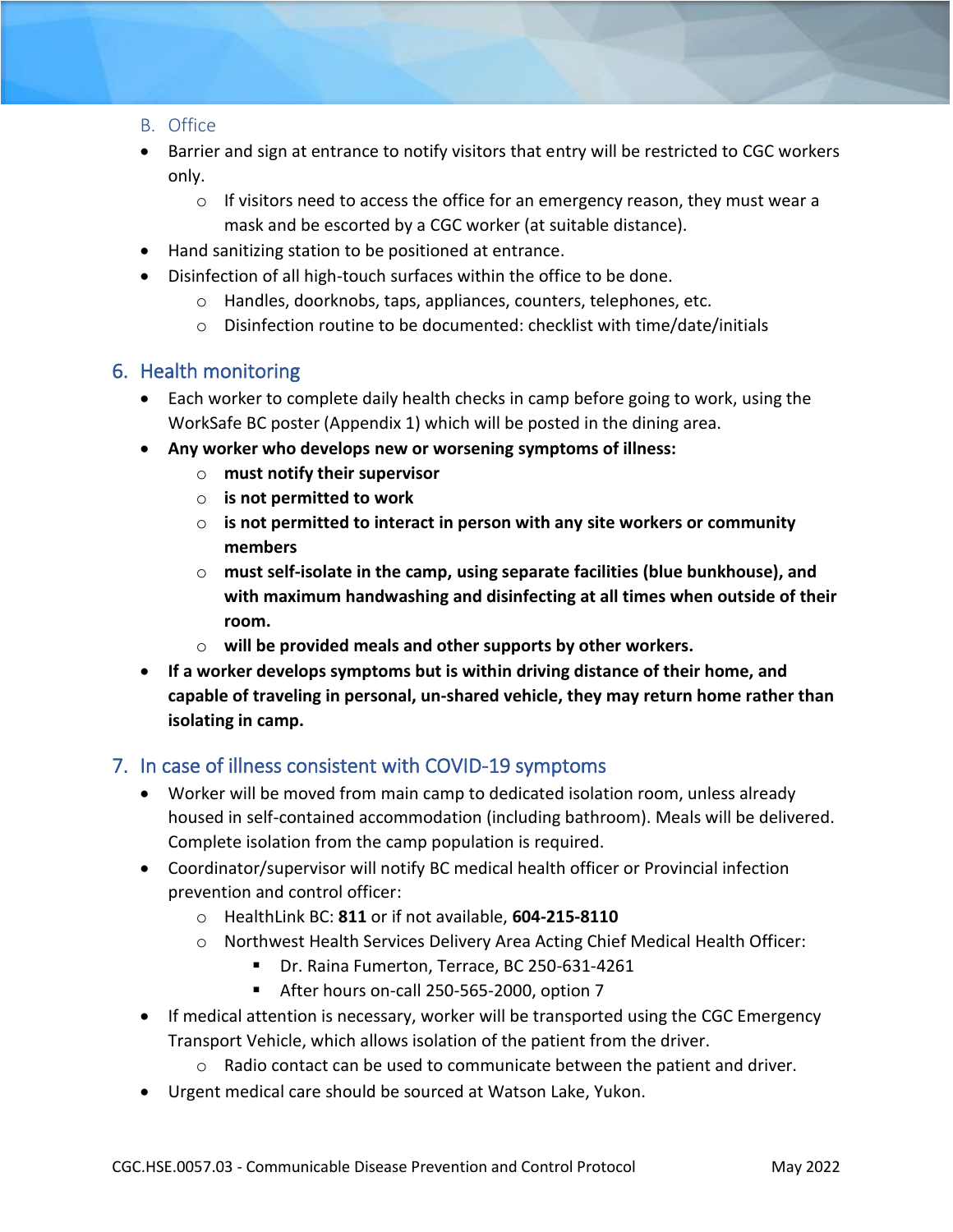**CAMP INFORMATION**: Jade City at kilometer 602 on Hwy 37 N

UTM 6567780mN, 462625mE - NAD83 Zone 9

Approx. 115 km north of Dease Lake.

#### **EMERGENCY SERVICES**:

| <b>Contact</b>                                                 |                                       | <b>Phone Number</b> |                                     |  |
|----------------------------------------------------------------|---------------------------------------|---------------------|-------------------------------------|--|
| <b>Health</b><br><b>BC</b><br><b>Emergency</b><br>Dispatchers) | <b>Services</b><br>(Ambulance         | 1-800-461-9911      |                                     |  |
| <b>Police (Dease Lake RCMP Attachment)</b>                     |                                       | 1-250-771-4111      |                                     |  |
| <b>BC Emergency Cell/Sat Phone Contact</b>                     |                                       | 1-250-374-5937      |                                     |  |
|                                                                | <b>Name</b>                           | <b>Number</b>       | <b>Address</b>                      |  |
| Hospital                                                       | Watson Lake Hospital                  | 1-867-536-4444      | 801 Ravenhill Dr,<br>Watson Lake YT |  |
| <b>Medical Center</b>                                          | Stikine Health Center (Dease<br>Lake) | 1-250-771-4444      | 7171 Highway 37,<br>Dease Lake BC   |  |
| <b>Police</b>                                                  | <b>RCMP Dease Lake</b>                | 1-250-771-4111      | 50 Boulder Ave,<br>Dease Lake BC    |  |
| <b>Fire &amp; Search and Rescue</b>                            | Dease Lake Fire Department            | 1-250-771-3134      | 8 Stikine Street,<br>Dease Lake BC  |  |
| <b>Forest Fire</b>                                             | <b>BC Forest Fire Reporting</b>       | 1-800-663-5555      |                                     |  |
| Poison                                                         | Poison Control                        | 1-800-567-8911      |                                     |  |

In the event of a medical emergency, the **BC Ambulance Service** (**1-800-461-9911**) will determine which hospital is best equipped for the injury. The following numbers are provided in case there is need for direct contact:

| <b>Name</b>                  | Town        | <b>Number</b>  | Address'                          |
|------------------------------|-------------|----------------|-----------------------------------|
| Watson Lake Hospital         | Watson Lake | (867) 536-4444 | 801 Ravenhill Dr, Watson Lake, YT |
| <b>Stikine Health Center</b> | Dease Lake  | (250) 771-4444 | 7171 Highway 37, Dease Lake, BC   |